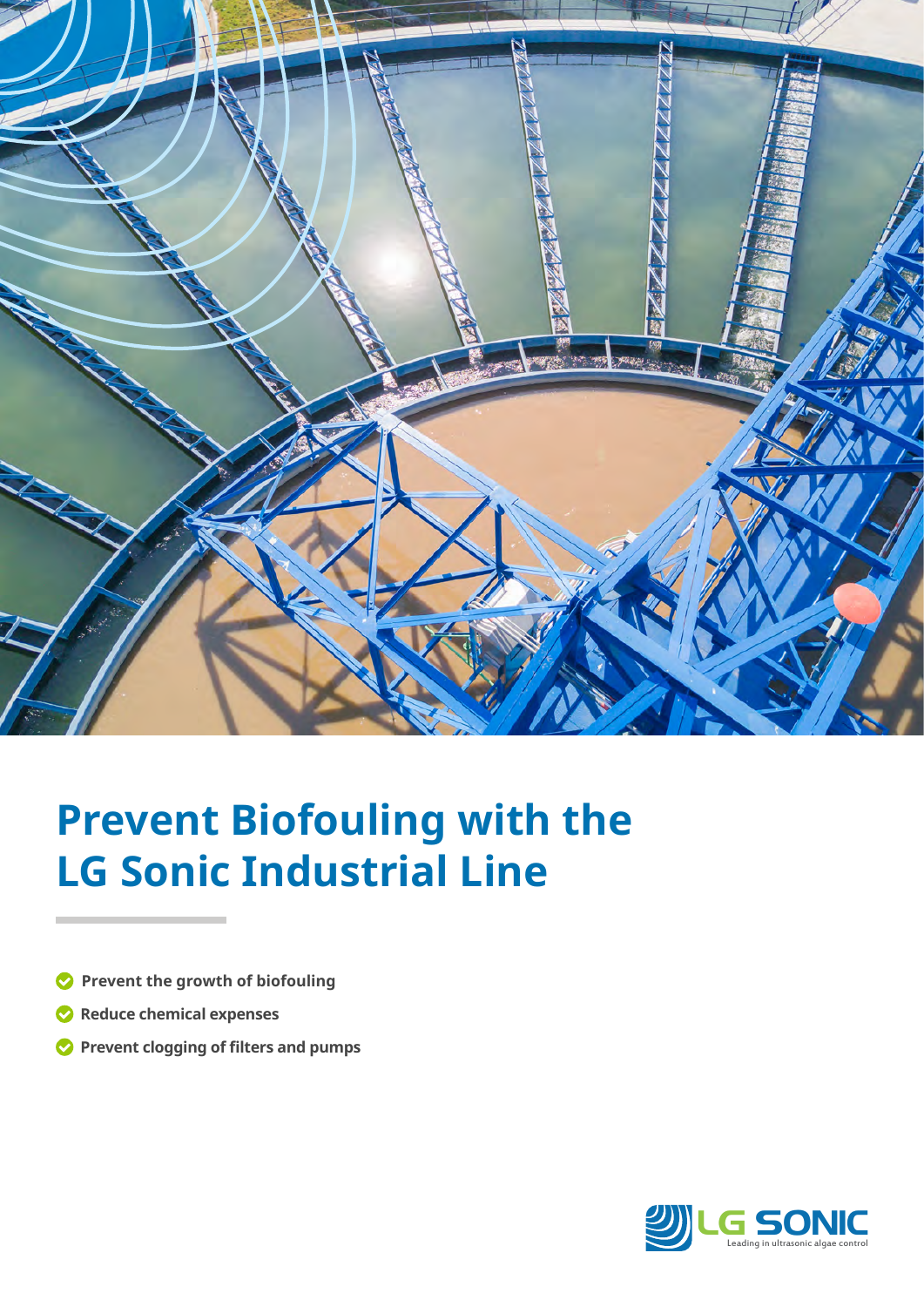# **Chemical-free Biofouling Prevention Solution**

Biofouling in closed-loop systems can result in serious negative side effects such as increased chemical consumption, corrosion, increased power requirements of the system, and health and safety implications due to the growth of Legionella or other potentially harmful organisms.

#### **LG Sonic Industrial Line**

**The LG Sonic Industrial Line provides a costeffective solution to prevent biofouling with the use of ultrasound technology.**

#### **The Advantages of our Technology**

- **Prevent the growth of biofouling**
- **Reduce chemical expenses**
- **Prevent clogging of filters and pumps**

# The solution is to install one or multiple systems that transmit specific ultrasonic parameters to prevent biofouling

Within the Industrial Line, there is an Industrial Wet or Industrial Dry option available depending on the specific situation.

### **LG Sonic Industrial Wet LG Sonic Industrial Dry**





| How the              | Throughout the water body, within a   | Through the dry side of a surfaces such  |
|----------------------|---------------------------------------|------------------------------------------|
| ultrasound is        | pipe or mounted alongside a submerged | as a pipe. The ultrasound is effectively |
| transmitted          | surface                               | transmitted through the material         |
| <b>Which problem</b> | Reduce floating algae, prevent the    | Prevent the growth of biofouling in      |
| will be solved       | growth of biofouling on the walls     | heat exchanges and pipes.                |
| <b>Typical</b>       | Cooling basins                        | Heat exchangers                          |
| applications         | <b>Clarifiers</b>                     | Sea chests                               |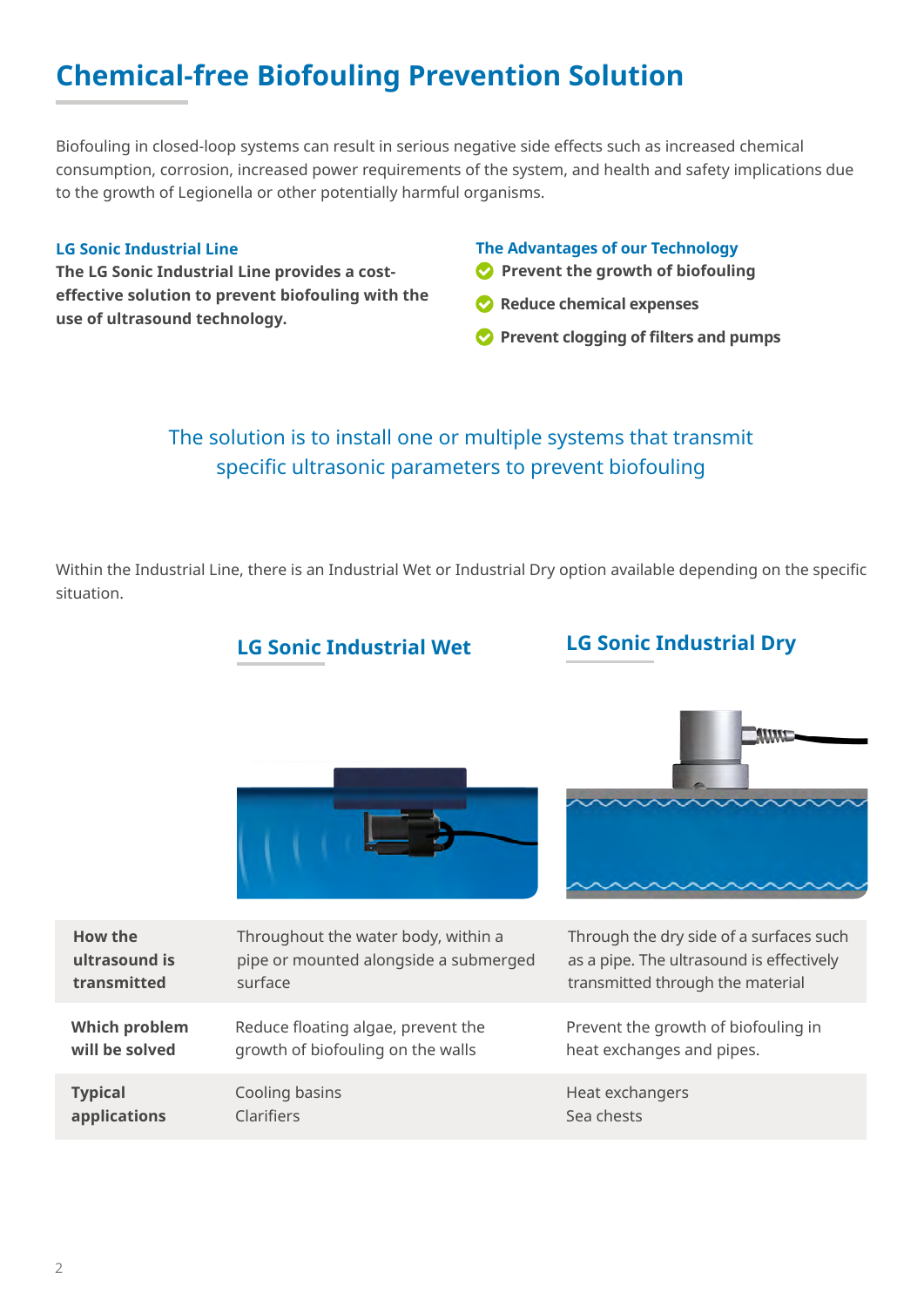# **Prevent Biofouling in Industrial Systems**

The LG Sonic Industrial Line is an advanced system that emits specific ultrasonic parameters in order to prevent biofouling in industrial systems.

# **Cooling Towers**



Prevent biofouling formation and lower algae, bacterial counts, and chemical consumption

# **Clarifiers**



Prevent the growth of biofouling on the weirs and walls of the clarifier



Prevent biofouling formation, corrosion, and increased power consumption

### **Heat Exchanger**



Improve efficiency of heat exchanger and cooling system

Over 10,000 LG Sonic algae and biofouling control products have been successfully installed in a wide range of applications in 52 different countries

# **Sea Chest**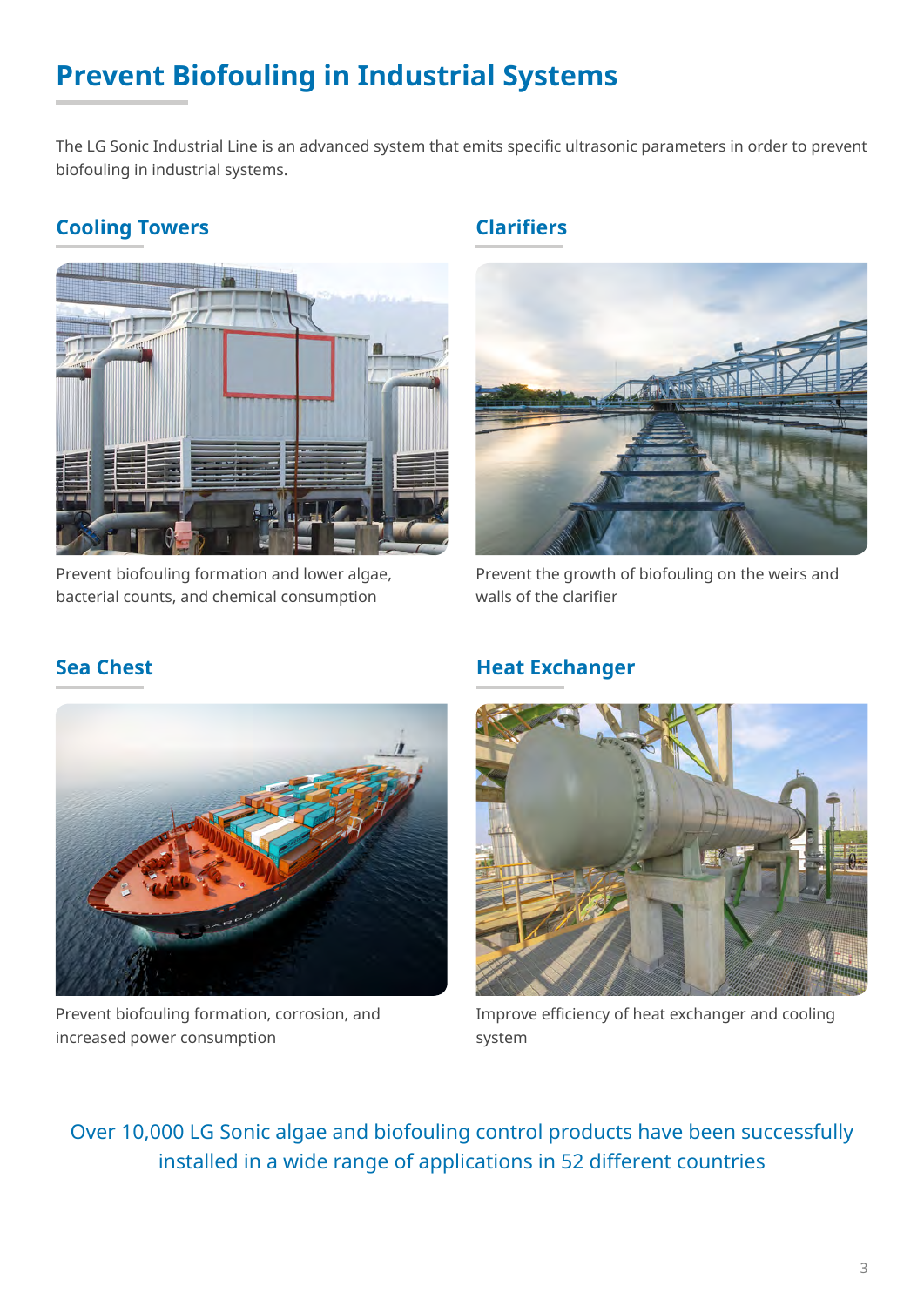# **Ultrasonic Biofouling Prevention Treatment Process**

LG Sonic has more than 15 years of experience in applying ultrasound technology to prevent biofouling.

#### **How Ultrasound Prevents Biofouling Growth**

Specific ultrasonic frequencies, waveforms and amplitudes can be utilised to prevent the formation of biofouling. Biofilm formation starts by bacteria attaching to a surface. The ultrasonic sound waves of LG Sonic create resonance around the solid surfaces within the water, thereby preventing bacteria to adhere to a surface.

- **1.** Prevent bacteria from settling on a surface in the primary stages of biofilm formation
- Alter the structure of an existing biofilm, **2.** eventually breaking it down
- **3.** Control potential algae attaching to a biofilm



Ultrasonic treatment of LG Sonic can reduce algae growth by 70-90% and prevents the growth of biofouling

### **Benefits of LG Sonic Biofouling Prevention**

- **Multiple ultrasonic programs for effective biofouling prevention**
- **Ultrasonic treatment allows for the reduction of chemical consumption**
- **No use of cavitation for a longer product lifetime**

### **No Use of Cavitation**

Some ultrasonic biofouling control solutions use cavitation to prevent biofouling, which is a phenomenon where high-power ultrasound causes intense heat pressure and the formation of hydrogen radicals. There radicals may kill bacteria and other organisms but also cause oxidation reactions and may degrade anticorrosion layers.





LG Sonic Industrial Wet LG Sonic Industrial Dry

- **Not harmful for marine life**
- **Adaptable ultrasonic frequencies for effective treatment**
- **No side effects on the anti-corrosion layer**
- **Longer product lifetime**
- **Longer treatment distance**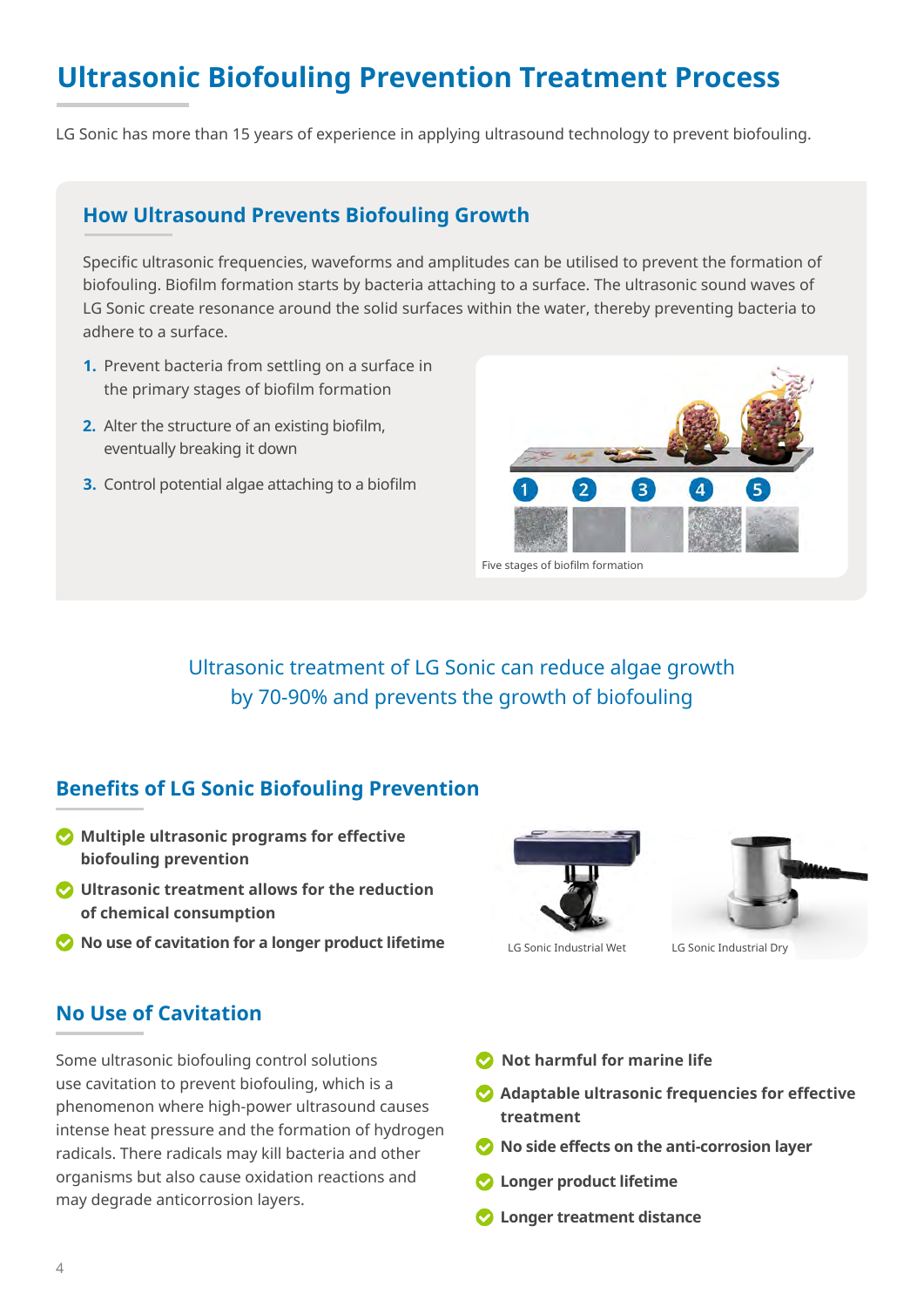# **LG Sonic Industrial Line Features**



**Industrial Wet installation in a cooling basin**

#### **1 Ultrasonic transmitter for effective biofouling prevention**

#### **2 Weatherproof control box**

- Weatherproof design to protect against outdoor conditions
- $\bullet$  LCD display with control buttons to select 12 different ultrasonic programs
- $\bullet$  It is possible to add multiple ultrasonic transmitters to one control box for the treatment of multiple tanks or water surfaces with curves

#### **3 Remote control monitoring to prevent frequent site visits**

- GSM/GPRS control allows the user to monitor and change the ultrasound program remotely
- $\bullet$  Receive status updates and alerts when power outages occur.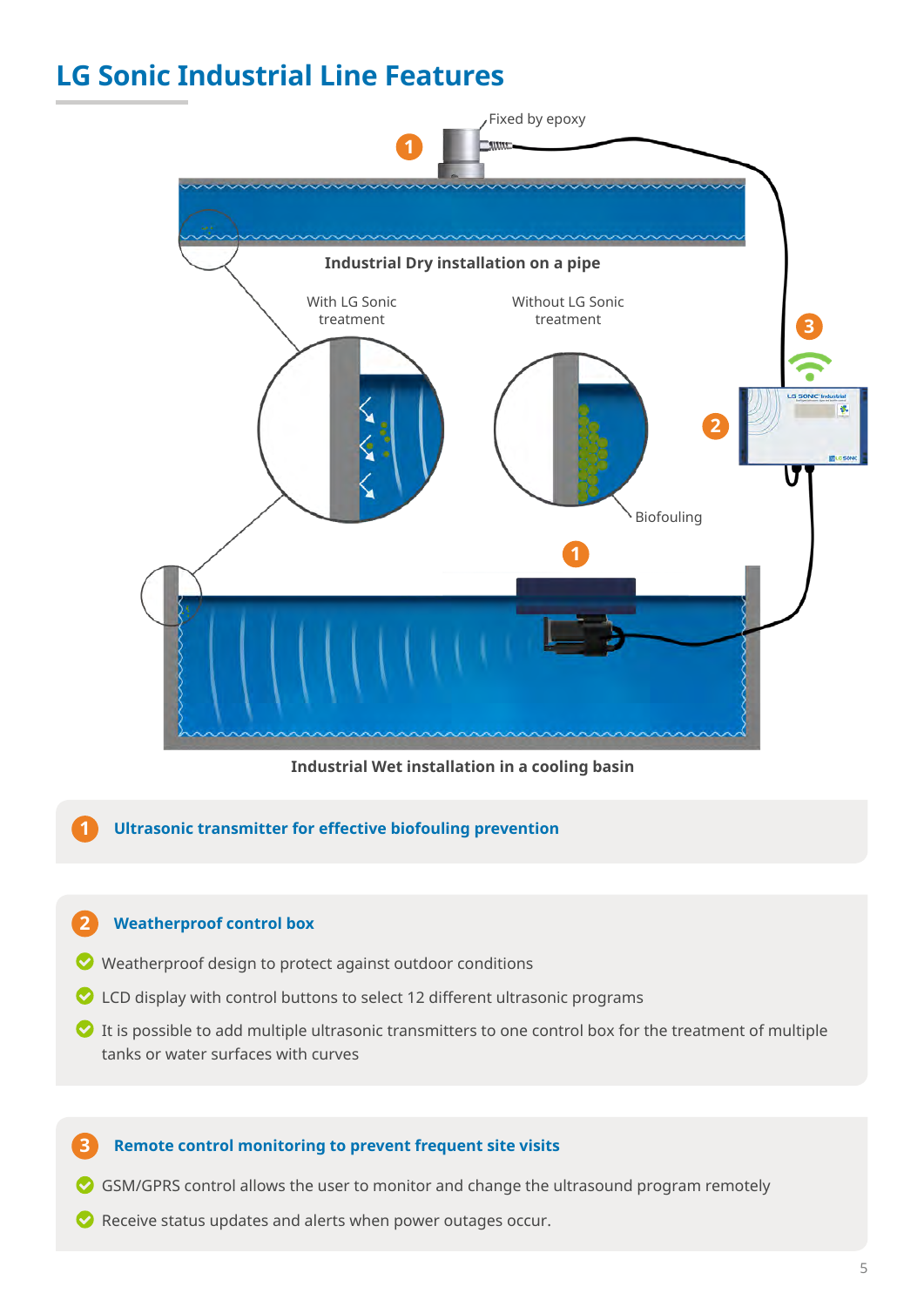# **LG Sonic Industrial Wet Features**

#### **Ultrasonic transmitter for effective biofouling prevention**



Chameleon Technology™, adjusts the ultrasonic program to the specific conditions

Integrated Aquawiper™, an automatic cleansing system for the ultrasonic transmitters

### **LG Sonic Industrial Dry Features**

#### **Ultrasonic transmitter for effective biofouling prevention**



- Treatment range up to 10m/30ft in diameter per device
- $\bullet$  No use of cavitation
- Chameleon Technology™, adjusts the ultrasonic program to the specific conditions

# **Optional**

#### **Installation bracket**

Bracket to install LG Sonic Industrial Wet without a float. Easy removable for maintenance checks.

#### **Check the ultrasonic transmitter with the ultrasonic tester**

Device to check whether your LG Sonic device is still working, sending the correct frequency program and if the ultrasound is being spread throughout your whole water body.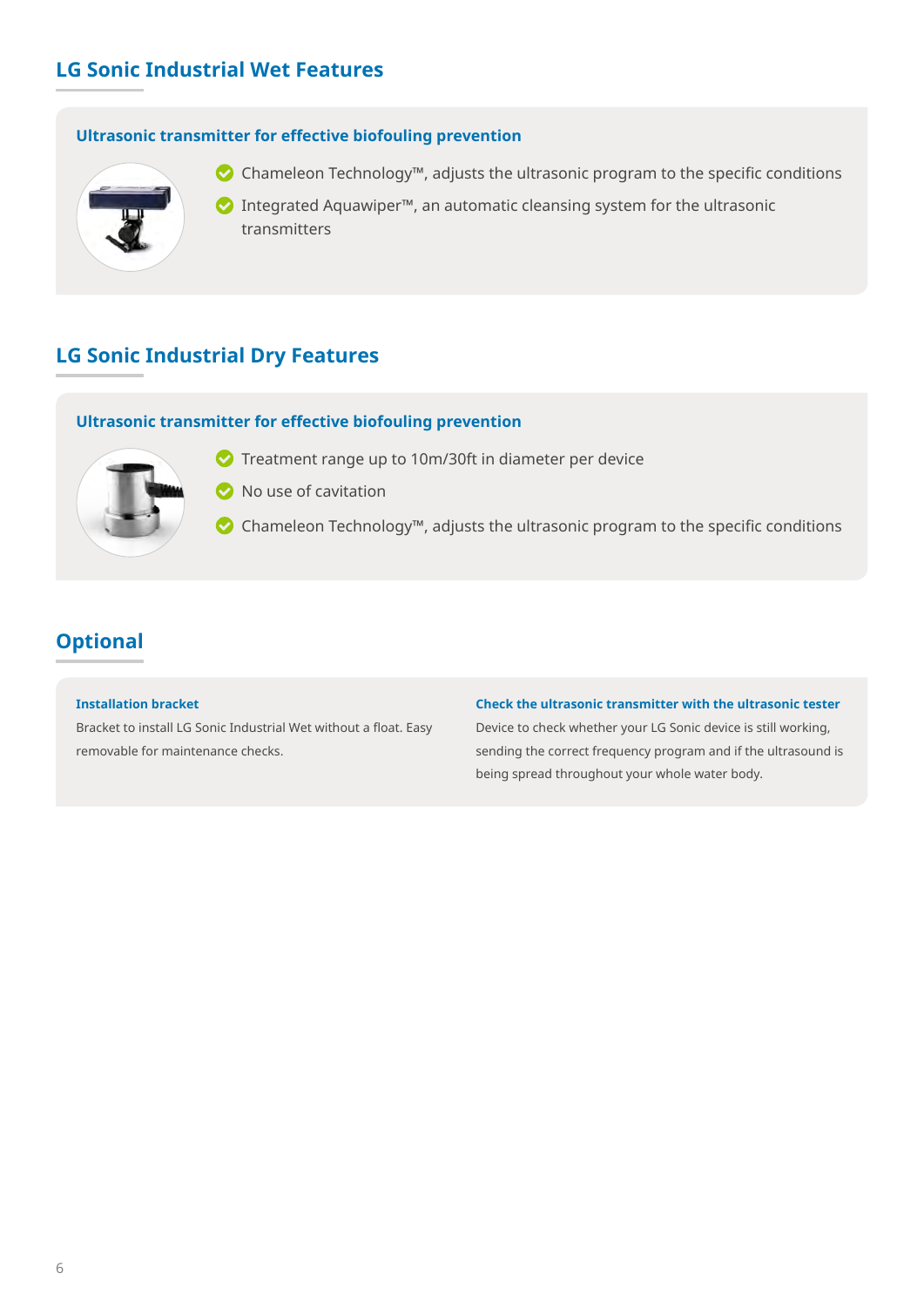# **Technical Specifications**

# **LG Sonic Industrial Wet**

| <b>Ultrasonic transmitter</b> | • Unique Chameleon Technology™<br>• 12 pre-installed ultrasonic programs<br>• Max freq/program, 80<br>• Ultrasonic generator intregated n the ultrasonic transmitter<br>• Transmitter cable, 20m/65ft (extension possible)<br>$\cdot$ Float                                                                                  |
|-------------------------------|------------------------------------------------------------------------------------------------------------------------------------------------------------------------------------------------------------------------------------------------------------------------------------------------------------------------------|
| <b>Control box</b>            | • Choose between 1, 2 or 4 transmitter outputs to one control box<br>• LCD display with control buttons<br>• Remote control monitoring, GSM/GPRS<br>• AC input voltage, 100-240V AC, 50/60hz<br>• DC input voltage, 24V DC<br>• Energy consumption, 25 Watt<br>• Weatherproof design, Aluminum<br>· Ingress protection, IP67 |
| Aquawiper™                    | • IP67 underwater housing<br>• 360° turning angle<br>• Industrial-designed brush                                                                                                                                                                                                                                             |

# **LG Sonic Industrial Dry**

| <b>Ultrasonic treatment range</b> | • 10-15 meter in diameter |
|-----------------------------------|---------------------------|
| <b>Cable length</b>               | $\cdot$ 20 meter          |
| <b>Power consumption</b>          | $\cdot$ 25 Watt           |
| <b>AC input voltage</b>           | • 100-240V AC, 50/60hz    |
| <b>DC</b> input voltage           | $\cdot$ 24V DC            |
| <b>System weight</b>              | $\cdot$ 2 kg              |
| <b>Mounting foot</b>              | • Stainless steel 304     |

#### **Control box**



#### **Industrial Wet**



**Industrial Dry**

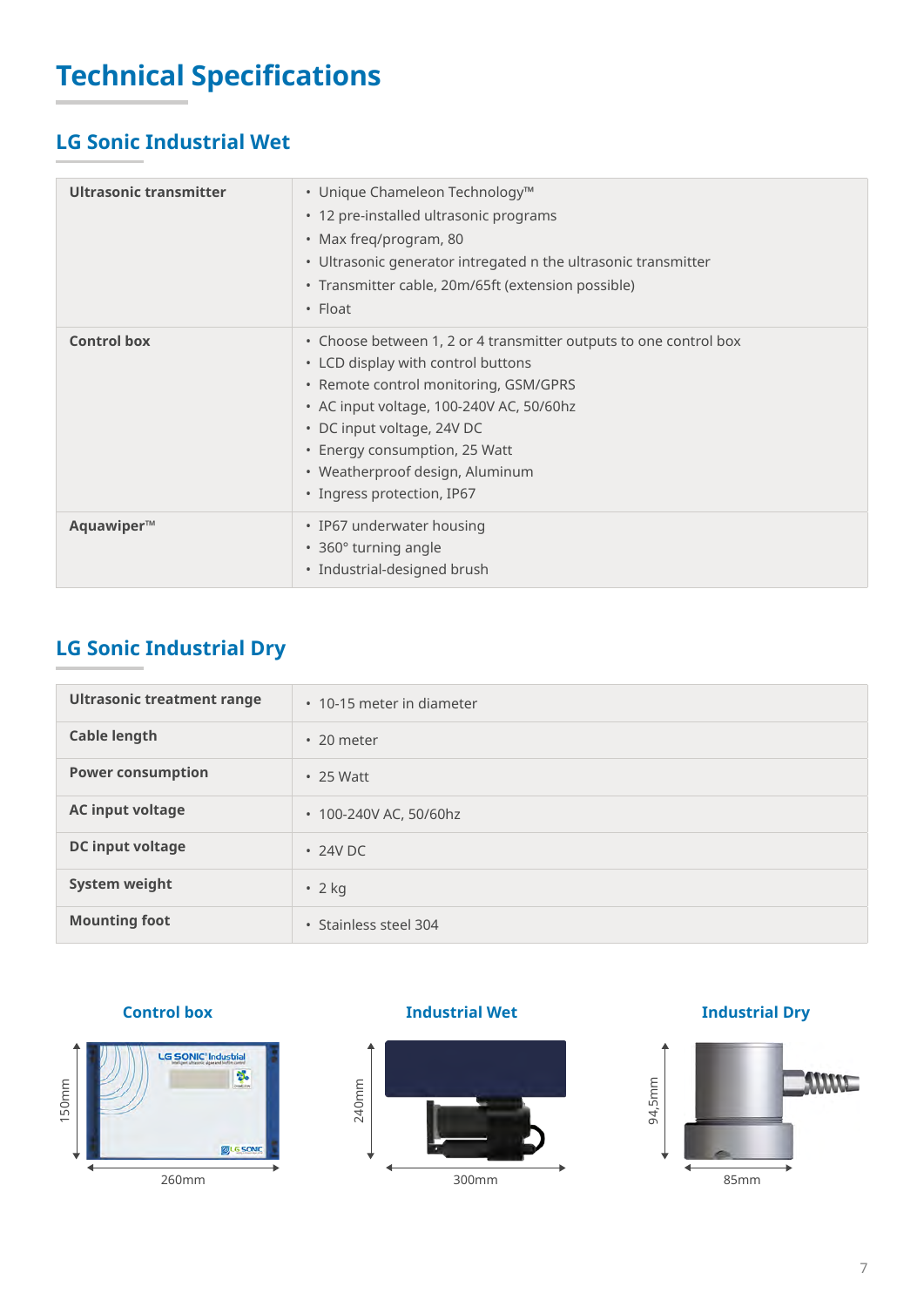# **Biofouling Prevention Cases**

The LG Sonic Industrial Line has been successfully installed in a wide range of applications, such as cooling towers, clarifiers and treatment plants

# **Biofouling Prevention in a Cooling Tower**

Al Futtaim Cooling district plant in Dubai incorporated the LG Sonic technology into their chemical treatment program to reduce the biocide consumption in the cooling towers and improve the water quality.

#### **Results**

Using LG Sonic devices reduced chemical dosage for water treatment and control factors that may cause problems, such as corrosion, scaling, and microbial activity.

- **Up to 69 % reduction in biocide dosage**
- **Up to 53% reduction in anti-scalant dosage**
- **Microbial analysis of the water after tests of satisfactory quality and within specific limits**



### **Biofouling Prevention in a Wastewater Treatment Plant**



Several LG Sonic devices were installed in a Wastewater Treatment Plant (WWTPs) in Melbourne, Australia to prevent biofouling. High algae concentrations created problems for process performance and increased operating expenditure for cleaning and maintenance activities.

#### **Results**

The LG Sonic devices show a viable solution to prevent biofouling in the balance tanks. Significant operating expenditure related to cleaning maintenance has been saved.

- **Reduction in cleaning and maintenance**
- **Less frequent backwash required of tertiary cloth filters**
- **Aesthetic improvement in balance tank**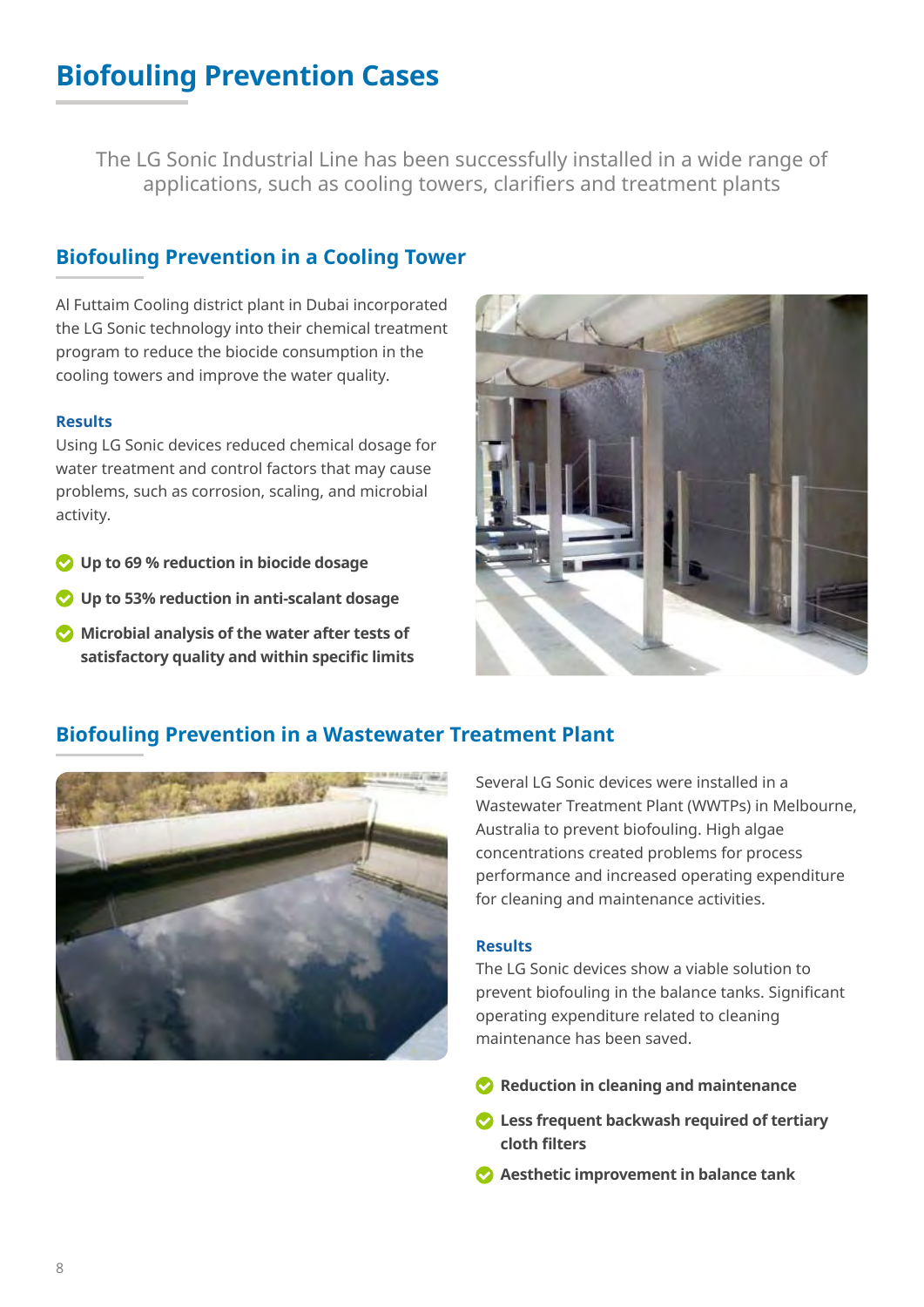# **Biofouling Prevention in a Clarifier**

Several LG Sonic devices were installed in the SAB Miller Clarifier in Tocancipa Brewery, Colombia to control filamentous algae caused by biofouling. The algae attached to the biofilm was identified as suspended and was growing on walls and water channels of the clarifiers, reducing process efficiency and increasing the cleaning efforts of the plant

#### **Results**

Extensive testing showed the LG Sonic devices had a significant impact on the filamentous algae and bio-corrosion. Workers at the brewery didn't need to dose hydrochloric acid during maintenance, which resulted in less time required for the maintenance and substantial improvement of safety conditions for workers.



- **Reduction of filamentous algae growth**
- **Lower maintenance**
- **Reduction of bio-corrosion on the clarifiers' walls**

### **Biofouling Prevention in a Water Treatment Plant**



Figure 1: Before treatment

A potable water treatment plant in Kuse (Japan) installed several LG Sonic systems in the sand filters to prevent the formation of biofouling. Filamentous algae grew abundant in the sand filters, creating problems with the taste of the water and clogging of the filters.

#### **Results**

After several weeks of treatment, it was visible that the number of filamentous algae has decreased. The filters were not clogged due to less biofouling formation and the maintenance of the filter beds could also be reduced.

- **Reduction of biofouling formation**
- **Reduction of filamentous algae**
- **No more clogged filters**



Figure 2: After treatment